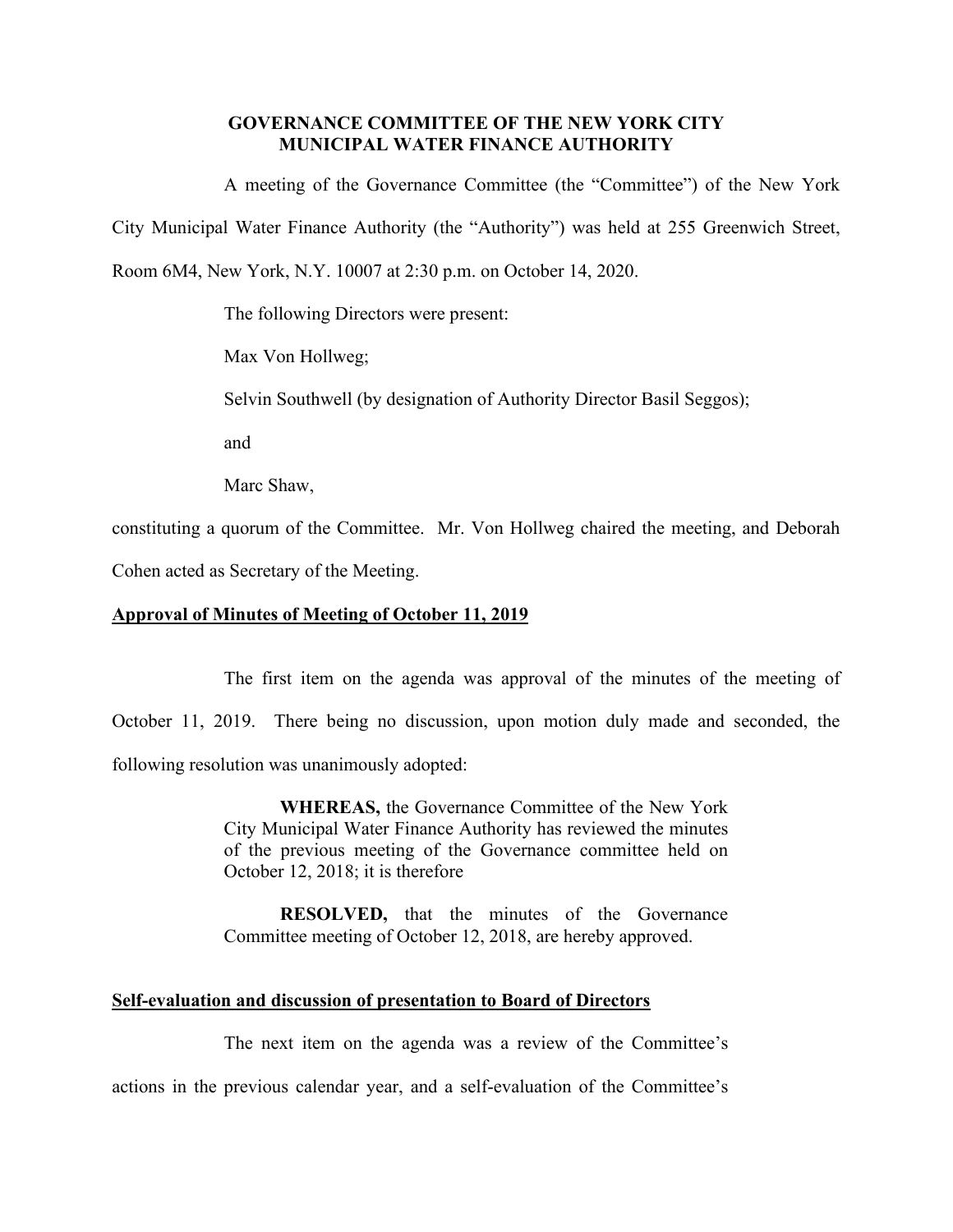functions. Mr. Von Hollweg noted that, based on the report of the Committee's functions, the proposed resolution would reflect the Committee's opinion that it had conducted itself in a satisfactory manner. He explained that the resolution also authorized him, as Chair, to provide the results of the self-evaluation to the Board of Directors. Then, upon motion duly made and seconded, the following resolution was duly adopted:

**WHEREAS**, Section III(g) of the Governance Committee Charter requires the Governance Committee to conduct an annual self-evaluation of its functions; and

**WHEREAS**, the Governance Committee finds its functioning and performance to be satisfactory, effective, and in compliance with the Governance Committee Charter; it is therefore

**RESOLVED**, that the Governance Committee finds its functioning to be satisfactory and the Chair of the Governance Committee shall present the Committee's findings to the Board of Directors of the New York City Municipal Water Finance Authority.

## **Review of Authority Compensation and Benefits Information**

The next item on the agenda was a review of the Authority's compensation and benefits information. Mr. Von Hollweg noted that Section III(j) of the Governance Committee Charter requires that the Governance Committee to annually review the Corporation's compensation and benefits expenses. He explained that the report provided to the Committee describes the Authority's personal services expenses for Fiscal Year 2020.

### **Review of Authority Policy on the Procurement of Goods and Services**

The next and final item on the agenda was the review of the Authority's Policy on the Procurement of Goods and Services. Mr. Von Hollweg noted that there were no changes proposed, and no resolution was required for this review.

### **Adjournment**

There being no further business to come before the Committee,

upon motion duly made and seconded, the meeting was duly adjourned.